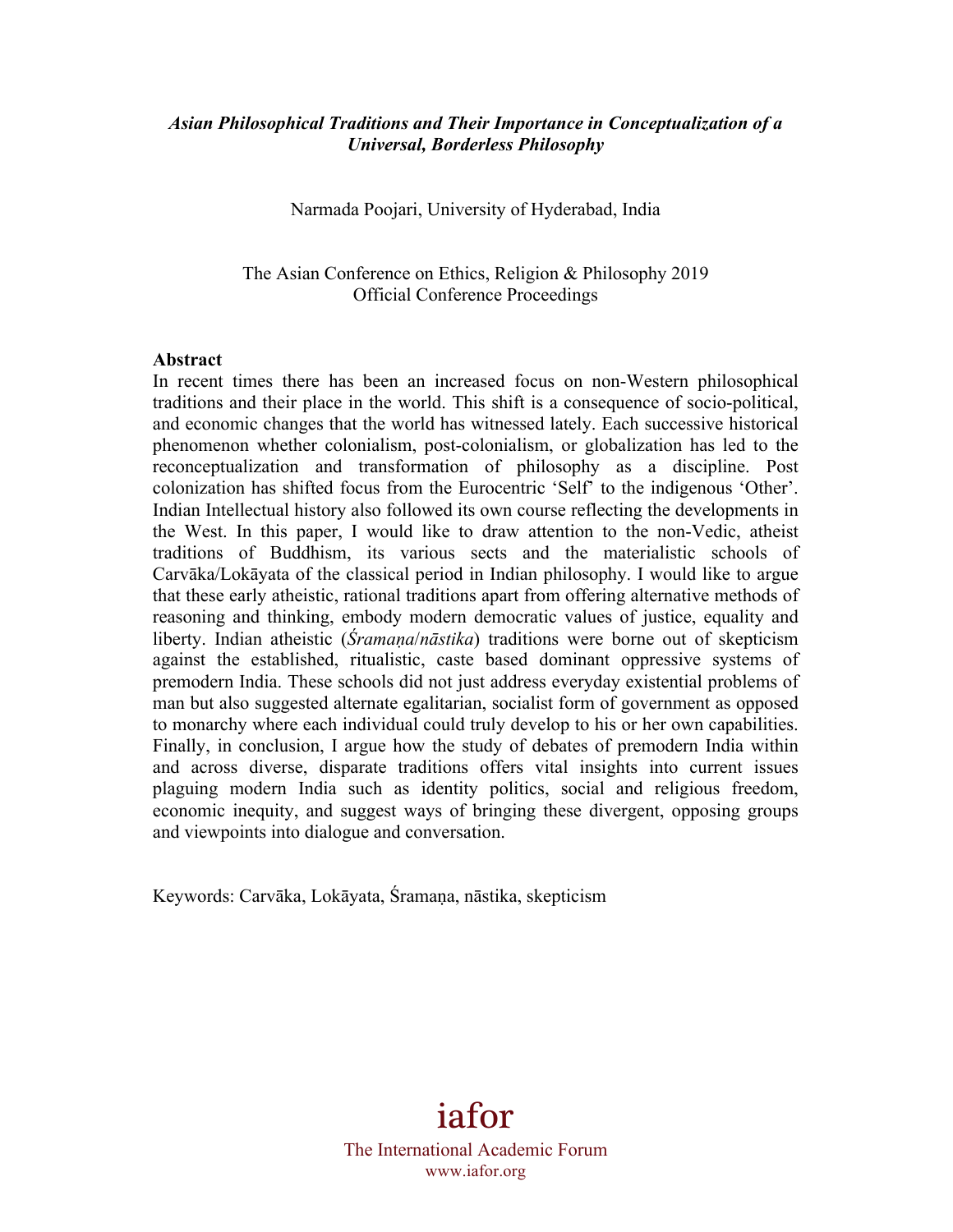### **I Universal vs. Localized, culture specificity of Philosophy**

Typically, Philosophy is understood as dealing with problems which are universal by nature and perennial such as the nature of knowledge, mind, substance, time, causality, truth etc which are essentially acultural and ahistorical. But, the history of philosophy or intellectual history has shown how these problems which seem obvious to all of us are problems which have been shaped by particular events and theoretical developments over the course of time. Concepts develop within particular contexts, and in that sense they are historical products of their time (Tartaglia, 2014). Universalists claim that irrespective of its specific origins, philosophies subject matter, purpose, aspirations has always been universal. Historicist rejects the view that philosophy deals with "perennial, eternal problems – problems that arise as soon as one reflects" (Ibid., Rorty 1979, p.3) instead they propose the idea that philosophy is culture specific. An objective, unbiased look at non-Western intellect traditions shows how early thinkers within these traditions actually dealt with problems which are perennial, and eternal this can be seen through their contributions to fields such as astronomy, mathematics, medicine etc. The problem with universality or universal claims to truth is that its validity cannot be questioned. In the context of the binary between West and non-West, universalism would be nothing but Eurocentricism or cultural imperialism.

The idea of philosophy as a culture can be attributed to pragmatic thinkers like John Dewey, Wittgenstein, and Rorty who in their own ways were critical of Western philosophy. Dewey (1988) was critical of the way that Western philosophy draws distinction between 'theory' and 'practice', Wittgenstein (1953) in his Investigations was critical of the subject-object distinction that is central to Western philosophy, so also Rorty proposed philosophy as cultural politics, where he suggests Philosophers need to intervene in cultural politics, by drawing the 'Other' into the conversation by suggesting newer vocabulary and practices designed to make a pragmatic difference in the world. The foundation of culture or regional or race philosophy is based on the necessary relationship between culture and philosophy, because of which today we can speak of Asian philosophy, Indian Philosophy, African philosophy etc. Culture Philosophies or culture politics allows as Rorty argues to "expand the conversation of mankind" beyond the West to include the non-West, those that were previously excluded and marginalized. Another important critique of Western thought and their representation of the "Other" was given by Edward Said, who argued that one of the biggest problems of modernity was taking the "Other" seriously.

Underlying the tension between the Universalist and culture specific aspects of philosophy is the definition and conception of philosophy as a discipline. While it is not possible to let go of foundational universal concepts such as truth, justice, freedom etc, it is also important to recognize that truth and reality can be understood in multiple ways. The challenge is to find a balance between naïve universalism and resistant localism, the relationship between the one and the many, needs to be worked out. In this paper, I argue that while cross-cultural philosophy and comparative philosophy has broadened the scope of philosophy by taking the conversation beyond the West to include previously excluded, marginalized voices much needs to be done in terms of making non-western philosophies mainstream moving them from religious and theology departments across the world to philosophy departments. While in the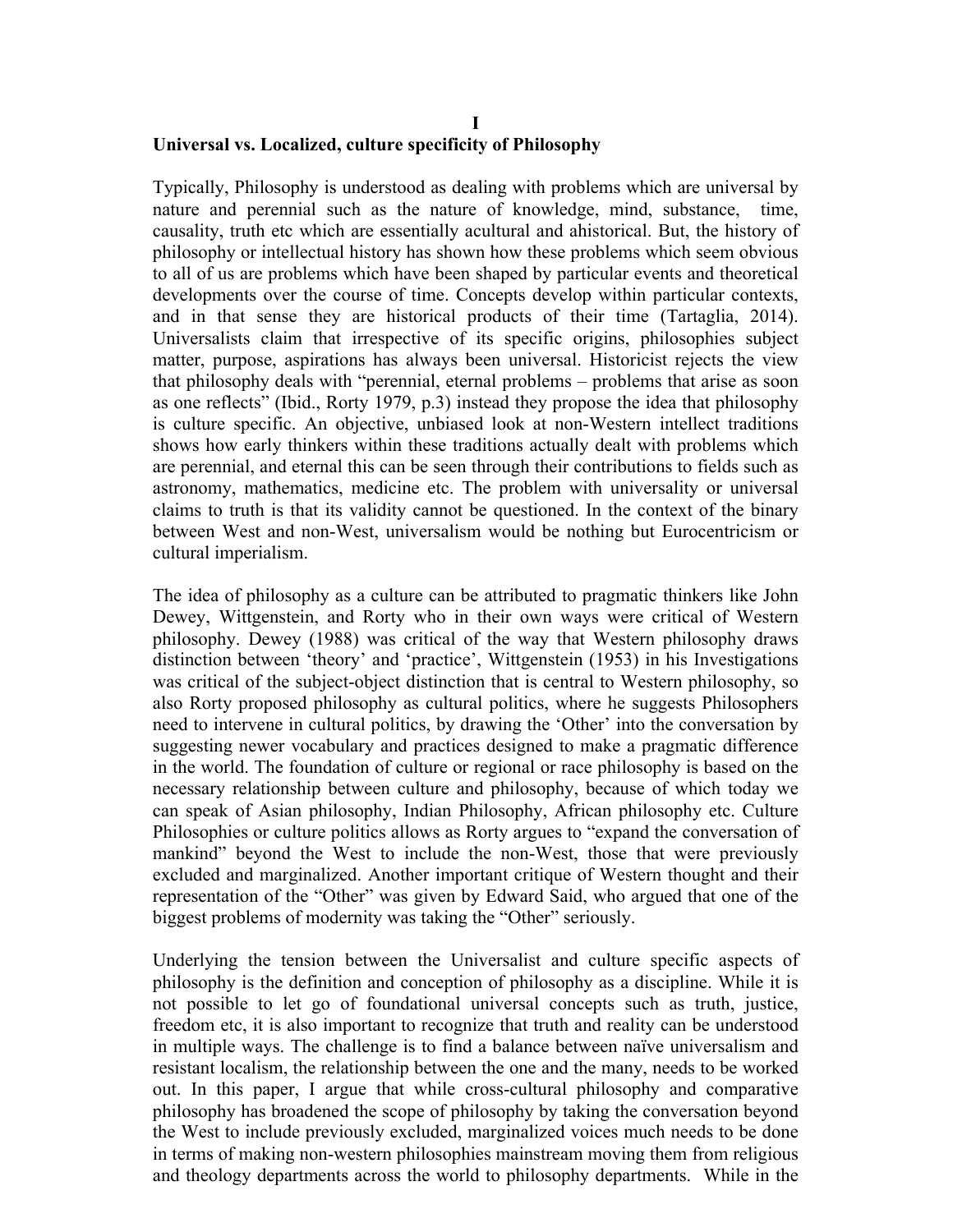past for thousands of years Chinese, Indian, Japanese cultural and intellectual traditions etc have developed in relative isolation from the West in today's largely interconnected, interdependent, globalized world the voice of the 'Other/'s'' cannot be ignored, the artificial binaries and colonial asymmetries such as 'East'/'West', 'secular'/'religious' etc. do not hold anymore. Philosophy needs to have a vision for itself and for the world and in this context, I would like to extend the argument put forth by Jonardon Ganeri, Jay Garfield and others that on one hand, philosophy needs to go global and on the other that academic philosophy as taught in philosophy departments across the world needs to diversify. Also Indian philosophy as presented in Indian texts needs to diversify and move beyond the dominant Sanskrit traditions to include those philosophies which offer a counter perspective to Vedic or Brahminical philosophy, in this context, at the local level Indian philosophy needs to decolonize.

### **Postcolonialism, premodern thought and comparative philosophy:**

Asian Philosophical traditions whether Hinduism, Buddhism, Confucianism, Taoism are not just philosophies they are also practicing religions whose sequence of intellectual history is very different both within the various regions of Asia, and also distinct from Western history. Modernity in Asia is associated with colonialism, when the West discovered the non-West and the Orientalists began translating indigenous texts into English for a largely Western audience. Modernity in India is still a project in progress conditioned by colonialism, so postmodernity in India is not a critique of modernity but colonialism and hence called postcolonialism. Postcolonialism is India is a problematizing of premodern themes because the traditional religious and philosophical discourses are still very much alive. Similarly, modernity in China is said to have begun after it was discovered by the West through its various voyages and explorations to southern and eastern Asia (Clarke, 1997, p.39). It is important to keep in mind that the idea of 'modernity' itself is a Western concept which does not mean that it cannot be applied to non-western traditions or that does not imply that all non-Western societies are premodern but that they had a notion of modernity which was different from the West. In this paper, I limit my discussion to the study of Classical Indian philosophy instead of larger category of Asian philosophical traditions because of the vastness of the topic which is beyond the scope of this paper.

The first phase of Indian intellectual history following colonialism is characterized by 1. The Orientalists and 2. The Nationalists both of whom in different ways were carrying out the colonial project. The rediscovery of India's past was their central purpose in order to forge a modern Hindu identity through the positing of Indian philosophy as a single, homogenous tradition. William Jones (1746-94), Thomas Colebrooke (1765-1837), Max Mueller (1823-1900) were some of the most influential Orientalists who were singularly responsible for creation of a monolithic, singular tradition whose attributes were that Indian philosophy originated from the Vedas, Vedanta is the culmination of all philosophy, it is a world negating philosophy, it is a philosophy that centered round schools and that mokṣa or liberation was its final goal. All these characterizations made Indian philosophy essentially not philosophy but a "wisdom" tradition. The Nationalists like Radhakrishnan, Aurobindo and others continued with the colonial portrayal of Indian tradition a spiritual, ahistorical. They sought recognition for their indigenous ways of thinking from the colonial powers by showing that they too had philosophy which was comparable to the West. This was done through comparative philosophy which is not a distinct form of philosophical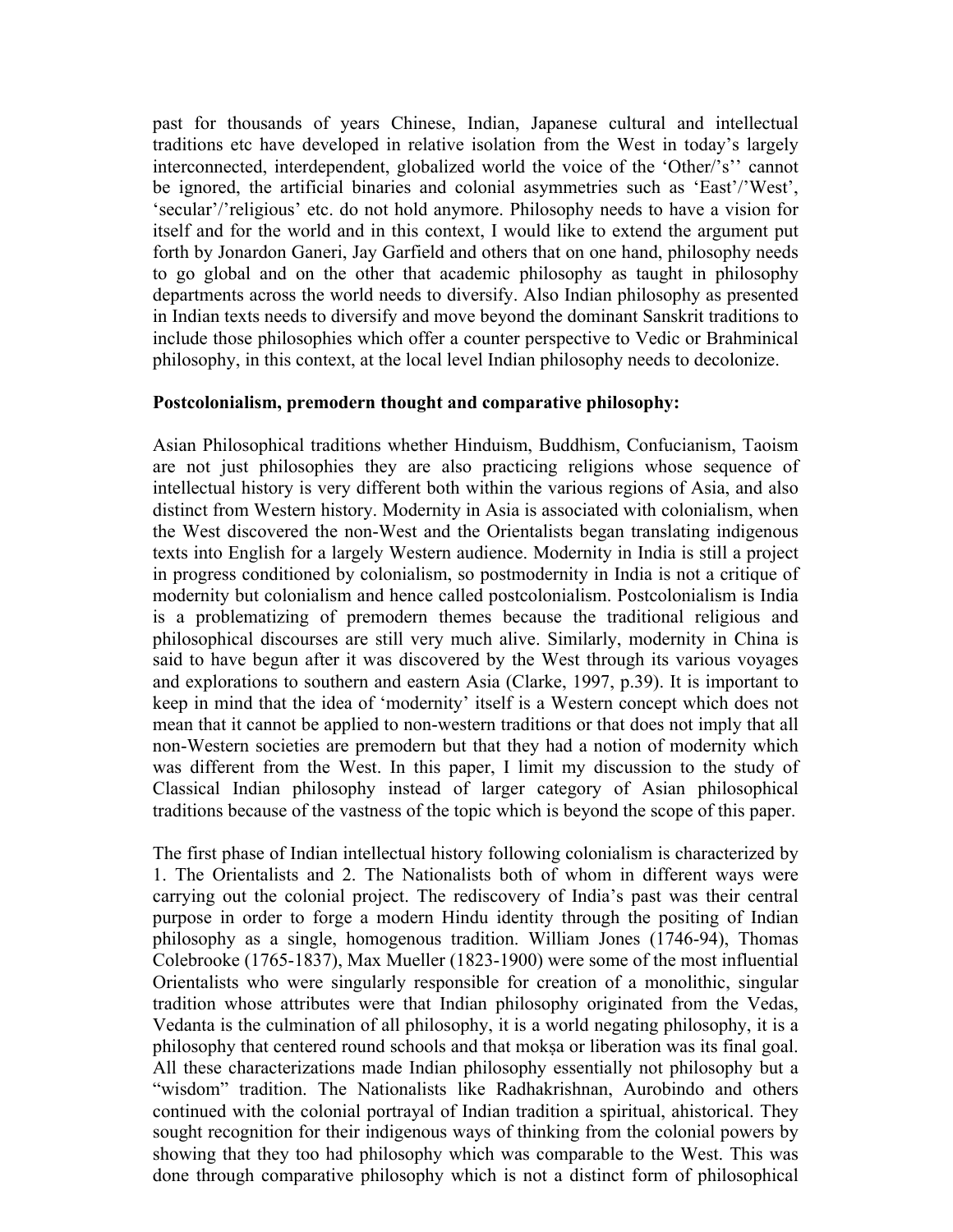method or a new philosophy insight but a heuristic tool introduced to bring together disparate philosophies. It is based on the assumption that different philosophies are complementary to each other and hence a synthesis is possible. Comparative philosophy was the first tool towards decolonization.

The second generation of Indian thinkers, sought greater integration and philosophical recognition from the Western academia. These thinkers were involved with the reinterpretation of traditional concepts using Western methods. These attempts did not produce anything new in terms of philosophical insight, nor were they critical of the colonial structures, they largely retained or worked within those structures and hence, Western philosophy remained the dominant paradigm around which Indian philosophy revolved. While comparative philosophy did introduce newer ways of thinking and indigenous forms of knowledge, it did nothing in terms of understanding the 'Others' or to critically engage with the non-West.

The third generation of thinkers were involved with critical evaluation of Indian philosophy. These included 1. Marxist interpretation of Indian philosophy (reading of Indian philosophy from a critical perspective) which included the writings of thinkers like Rahul Sankrityayan, K. Damodharan, Debiprasad Chattopadhyaya 2. Periyar and Dravidian reading of Indian Philosophy 3.The Sikh readings of Indian Philosophy 4. The Islamic reading of Indian Philosophy and 5.Evaluating Indian Philosophy from Dalit Perspective – Mahatma Phule, Iyothee Das, and Dr. B. R. Ambedkar. These trends represents postmodern thinking in Indian philosophy.

Each phase of Indian Intellectual history led to a reconceptualization of Indian philosophy, the first generation colonial thinkers postulated Indian philosophy as essentially being spiritual, the second generation thinkers critiqued this notion and argued that Indian philosophy is essentially about schools or *darśaṇas*, a third description is of Indian philosophy as logic or reason (*ānvikṣiki*) and finally Indian philosophy as a method of reasoned debate and deliberation. So, broadly reappropriation and interpretation, reinterpretation and integration seem to be main trends of comparative philosophy in the Indian context. However, today to make Indian Philosophy locally and globally relevant one needs to move beyond just comparative philosophy to exploring different ways of doing Indian philosophy.

Having laid out the background, and the context of the paper, the next section draws attention to the non-Vedic (*Śramaṇa*), atheistic (*nāstika*) traditions of classical Indian thought the materialist (*Cārvāka*/*Lokāyata*) and the realist schools of Buddhism which have been largely ignored by both mainstream Indian and Western academia. A study of the history of these traditions offers a completely different perspective contrary to the way Indian philosophy is presented in standard texts on Indian philosophy. History of Indian thought, is written from the perspective of the orthodox or *āstika* traditions such a representation leads to the misrepresentation of the heterodox (*nāstika*) traditions as being marginal, insignificant and non-existent while the contrary is true.

#### **II**

#### **Atheism, and rational materialism in ancient Indian thought:**

The current depictions of Indian philosophy as spiritual, pessimistic, dogmatic, unprogressive has roots in colonialism. These simplified representations resulted in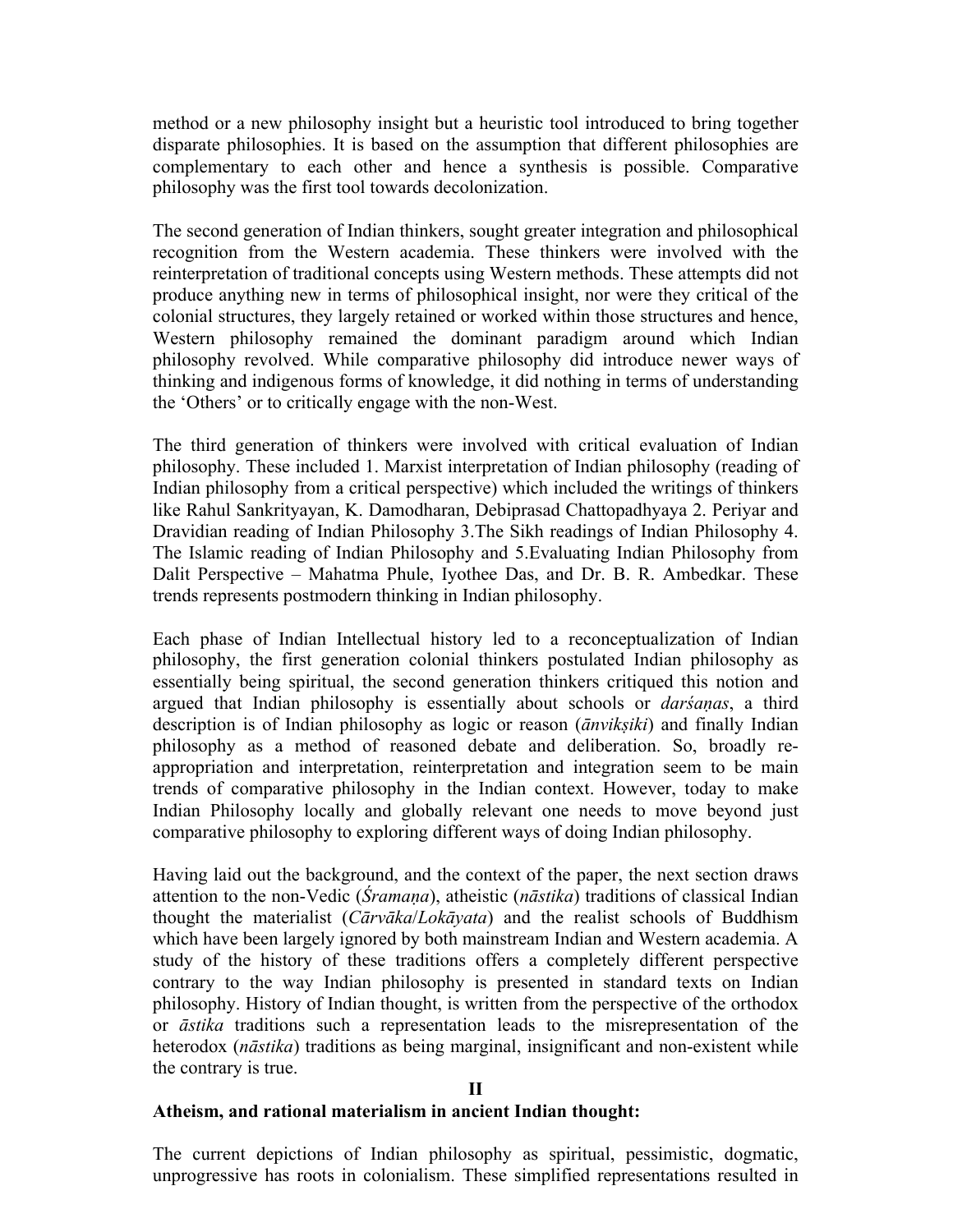the complete neglect of the atheistic, rational traditions of early India which arose in opposition to the dominant Vedic traditions or Brahminical orthodoxy<sup>1</sup> and provide a counter to the standardized depiction of history of Indian philosophy. These traditions represent dissent and protest in early Indian also called counter traditions (Thapar 1981). The atheist schools (*nāstikas*) of Indian thought such as Cārvāka, Sāṃkhya, Buddhism and Jainism have roots in early Indian asceticism and proto-materialist schools. These schools did not believe in the idea of a creator God, they rejected Vedic authority, the performance of rituals and Brahmanical practices, they questioned the social status and power of the Brahmins within the caste (*varṇa*) system. These heretical traditions represented a move away from ritualism and mysticism of early Vedism and Brahmanism toward logic, rationality and ethics and hence, are representative of change in Indian thought.

## **Cārvāka/ Lokāyata: The philosophy of the common man**

If there has been any one school of thought that has been criticized by every other school whether orthodox or unorthodox, realist or idealist across traditions it is the Cārvāka philosophy, also called the Lokāyata. This system of thought flourished in the  $8<sup>th</sup>$  century C.E and was influential until the  $12<sup>th</sup>$  or the  $13<sup>th</sup>$  century. The term Lokāyata can be broken down in to two terms "*Lokā*" meaning "world" and "*yata*" meaning "world-view" or "life-view" or "view prevalent among people" (Joshi, 1987). The term 'Cārvāka' is derived from the words '*Cāru*' meaning 'sweet' and '*vāk*' meaning 'speech' or 'words' .The other terms used to refer to this philosophy is Lokāyata, Bārhaspatya, and *nāstika* (Hemachandra's *Abhidhāna Cintāmaṇi*, 3.526- 27). According to Debiprasad Chattopadhyaya (1956), the Cārvāka philosophy developed among the slaves, the trader community and the lower classes, so its origins were not elite. Ramakrishna Bhattacharya (2011) argues that materialism in India did not start with Cārvāka/ Lokāyata but has a longer history in older works where thinkers at that time argued about the primacy of matter over consciousness, the pointlessness of performance of rituals and the offering of gifts (*dāna*) to brahmins. Since the original texts of this philosophy are lost, references to its central tenets are found in texts (*sūtras*) of other traditions such as the Jain and Buddhists texts and in political texts like *Arthaśāstra* mostly as the opponent's viewpoint or *pūrvapakṣa 2* . But many of these texts present a one-sided, homogenous, narrow view of this school, which in fact is as diverse as the Vedānta or the various schools of Buddhism. They were not just materialists, they were also realists and skeptics. They were materialists because they privileged matter over spirit and consciousness, they were realists because they believed in perception (*pratyakṣa*) and in some instances they also allowed for inferences (*anumāna*) as a valid source of knowledge (*pramāṇa*)

<sup>&</sup>lt;sup>1</sup> S.Radhakrishnan describes Buddhism as an offshoot of Hinduism more specifically Brahmanism, and it is from this perspective that the history of Buddhism in India is constructed. This view was supported by Indologists like Jacobi (1884), Max Mueller (1879) and others who argue that the so-called heterodox traditions are but derivatives of Brahmanism. However, others such as T.W.Rhys Davis (1936), Paul Deussen and Richard Garbe (1903) have argued that the history of the atheistic or *Śramaṇa* traditions is not a continuation or development of the Vedic religion but a rather a reaction against it. The Kṣatrīyas were the ones who reacted against the hegemony of the Brahmanical traditions and the originators of the counter traditions.

<sup>2</sup> The method of argumentation in the dominant Vedic tradition has the following structure *pūrvapakṣa* (prior view), *khanḍana* (refutation of the view) and *uttarapakṣa* or *siddhānta* (statement and proof of one's own position or conclusion). All schools or *darśaṇas* emerged from this process, when particular darśaṇa is enumerated all others are taken as the *pūrvapakṣa* which keeps the schools open and evolving in nature.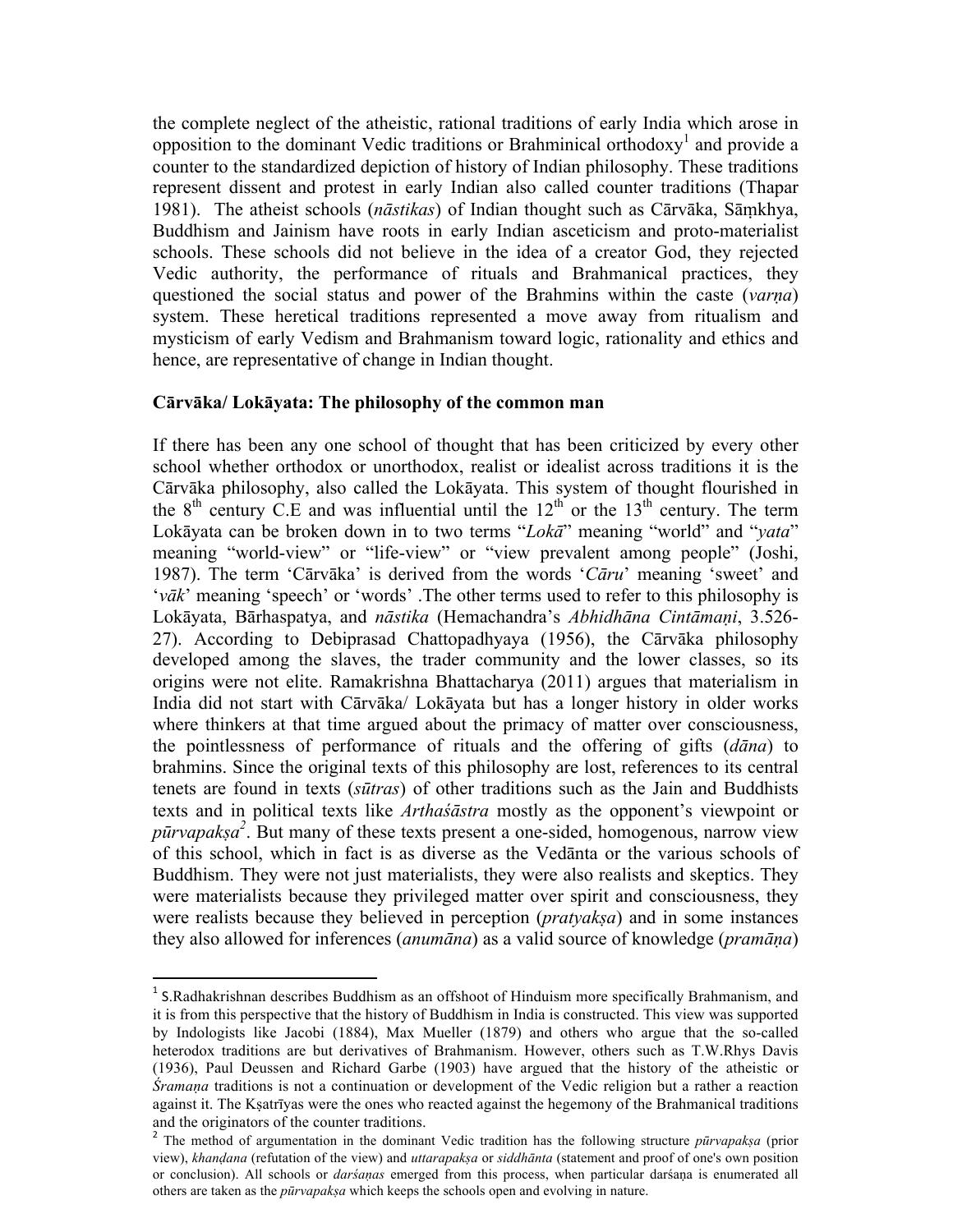as long as it was obtained through the senses, they were agnostics (*ajñānavādin*) because they refuted and rejected rituals, obscure concepts like karma, rebirth, eternity of soul, the caste system, and they were also skeptics (*saṁśayavādin*) who doubted that any kind of knowledge is possible like in the case of Jayarāśi Bhaṭṭa (770-830).

Here, we look at the ethics of the Cārvāka/ Lokāyata who are often criticized as lacking in morals and unethical because of their materialistic position. However, the Cārvākas did possess a moral perspective, they had a diversity of value perspective and believed in this worldly human goals (Gokhale 2015).

## **The 'this-worldly', commonsensical ethics of Cārvāka/Lokāyata:**

The *Sarvadarśanasaṅgraha* of Mādhava-Sayana, a 14th century Vedantin discusses the central tenets of the Cārvāka philosophy in the *Cārvākadarśanam*. The following passage from it speaks of the Cārvākas criticism of performance of elaborate, irrational rituals and using it as a means to earning livelihood was directed at the Brahmin priests. The Cārvākas declare,

The agnihotra practice, (recitation of) three Vedas, holding ascetic's three staves, smearing oneself with ashes, all these according to Bhartrhari, the means of livelihood of those who lack intelligence and strength. That is they use such superstitious and deceptive means of livelihood because they lack enough power and intellect to use legitimate means.<sup>3</sup> (Trans. Cowell & Gough, 2007, 10)

They rejected the notion of an afterlife, and hence, they criticized the ceremonial rites performed for the dead by the Brahmins priests as just trickery by them and was nothing more than a means of earning for them. They say,

> Moreover, all these ceremonies for the dead are the means to livelihood which the Brahmanas have created for themselves. There is no other (fruit) obtained elsewhere.<sup>4</sup> (Trans. Cowell  $\&$ Gough, 2007, 10)

They believed that the idea of *afterlife* propagated by the Brahmans and the other elites was untrue, everything ended with the death of the physical body and that consciousness disappears after death. So, performance of rites for the dead was a useless exercise which meant nothing except to serve the economic needs to the Brahmin priests.

The Cārvākas were critical of the value system advocated by the brahmanical texts which viewed human beings as governed by an unequal hierarchical system of caste or *varṇas 5* . In a text, written by Kṛṣṇamiśra in the eleventh century called

<sup>3</sup> *agnihotraṁ trayo vedāstridaṇḍaṁ bhasmaguṇṭhanam/*

*buddhiparuṣahīnānāṁ jīviketi bṛhaspatiḥ// (SDS, Cārvākadarśanam)*

<sup>4</sup> *tataśca jīvanopāyo brāhmaṇairvihitastviha/*

*mṛtānāṁ pretakāryāṇi na tvanyad vidyate kvacit*// (*SDS*, Cārvākadarśanam)

<sup>&</sup>lt;sup>5</sup> The chaturvarna system is a system of social stratification where people were divided into four social groups depending on their birth into the four castes. The monarchies often referred and strictly adhered to this system. This system elevated the Brahmaṇas to the top and all others below them, the Kṣatriyas were the next powerful group This classification was not just social it was also economical, it denoted access to resources, wealth,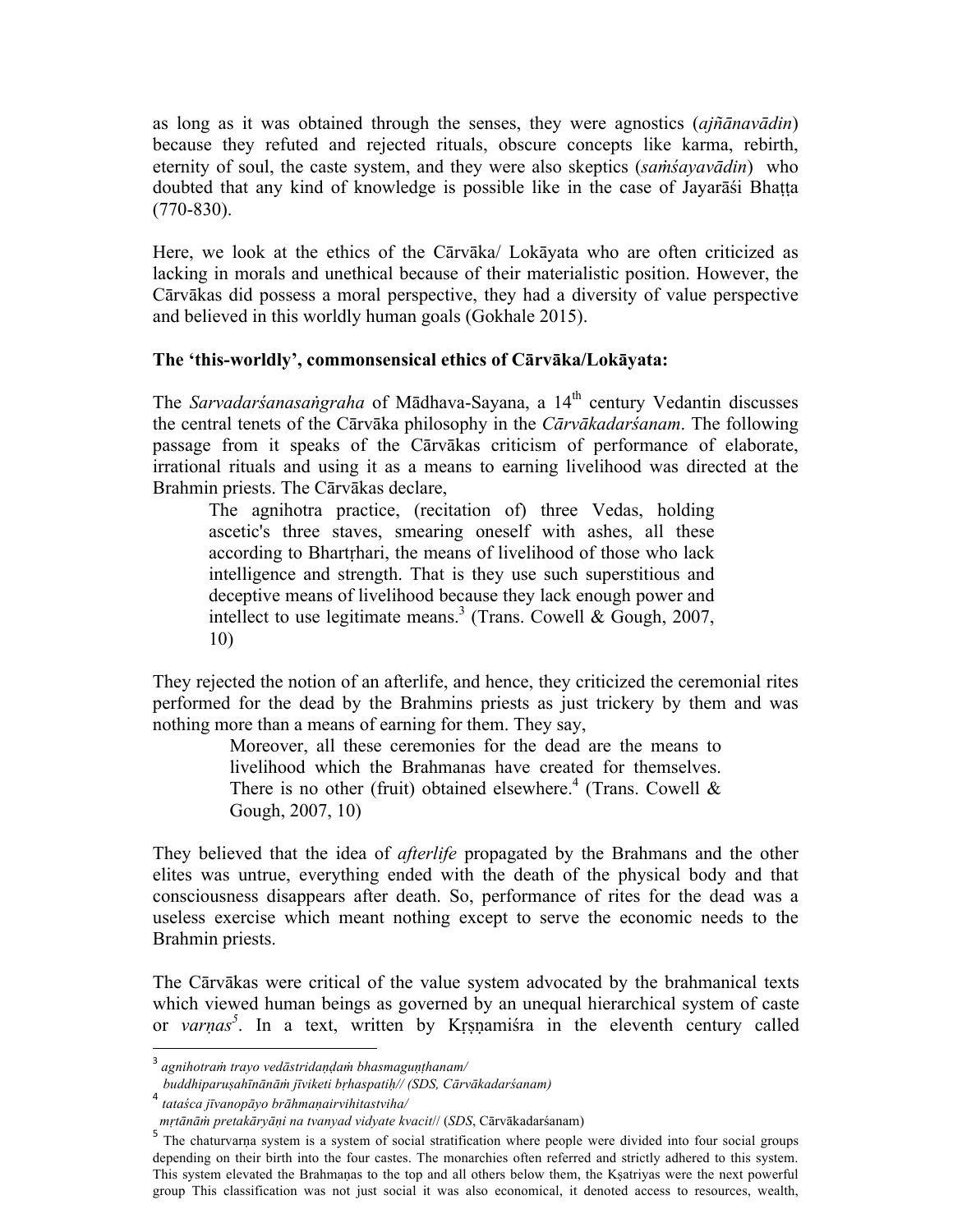*Prabhodacandrodaya* translated as the rise of moon-like intellect, a materialist by the name of Mahāmoha declares:

> If bodies are alike in their different parts, the mouth, etc. How can there be a hierarchy of castes?<sup>6</sup>

Similarly, in the text *Naisadhacarita* by 12<sup>th</sup> century Vedantin Śrīharṣa, a materialist heretic criticizing the unequal division of people into castes based on notions of purity and pollution declares:

Since purity of caste is possible only in the case of purity on each side of both families of the grandparents, what caste is pure by the purity of limitless generations?

Fie on those who boast of family dignity! They hold women in check out of jealousy; but do not likewise restrain men, though the blindness of passion is common to both!

Spurn all censorious statements about women as not worth a straw. Why dost thou constantly cheat people when thou, too, art as bad as women $2^7$ 

Both Krsnamiśra and Śrīharsa, through their translation depict the Cārvākas as heretics and non-believers. The defying of the caste order and speaking for gender equity was taken to be form of heresy and hence needed to be condemned therefore, they were declared as non-conformers or *nāstikas*.

Kauṭilya in his *Ārthaśāstra* speaks of only three systems Sāṃkhya, Yoga and Lokāyata that can be classified as logical<sup>8</sup>, rational system, the used the term Anvikṣiki. Kautilya argues that the Lokāyatas rationally regulate the scopes of religion, economy and polity. The Cārvākas believed that if the state was to be prevented by chaos and anarchy, then law and order had to be established which was achieved through legal sanctions (*daṇḍanīti*) by the state. Eli Franco (1991) sums what the Cārvākas were hoping to achieve perfectly, he says "[A] ll the Lokāyatas were fighting for … was ultimately to found social and political institutions independently of religious dogma…", in that sense they were secular and essentially democratic. Caste, Gender Inequity, inequity of rights and opportunities, religious dogma, social exclusion are still very much part of Indian society today as they were in those early times. The Cārvākas rejection of God,

 

 $^6$  tulyatve vapuşām mukhādyavayavair varņakramaḥ kīdṛśo... [2.18 ab]<br><sup>7</sup> śuddhir vaṃśa dvayī śuddhau pitrordekaśaḥ |

*īrṣyayā rakṣato nārīrdhikulasthithidāmbhikān | smarāndhatvāviśeṣe'pi tathā naramarakṣataḥ || 17.42*

*tṛṇānīva ghṛṇāvādān vidhūnaya vadhūranu | tavāpi tādṛśasyaiva kā ciraṃ janavañcanā || 17.58*

authority, distribution of power etc (Thapar 1981). Another category which does not belong to the varṇa system were added, they were the untouchables or the candalas, who were kept out of access to resources, or power or wealth. These untouchables are the modern day Dalits, who still face discrimination and kept out of power and denied access of resources.

*tadanantakulādopādadoṣā jātirasti kā || 17.40*

<sup>8</sup> Ramakrishna Bhattacharya in his works on the *Cārvākasūtra* argues that Cārvāka was the first school to develop logic. He draws similarities with the Nyāya-Vaiśesika school, also suggests that Nyāyaiyikas could have been earlier Cārvākas because both admitted perception and inference as valid source of knowledge provided inference in rooted in perception. Using logic and reason (*ānviṣiki*) the Lokāyata/Cārvakas attempted to regulate rationally the economy, religion and polity.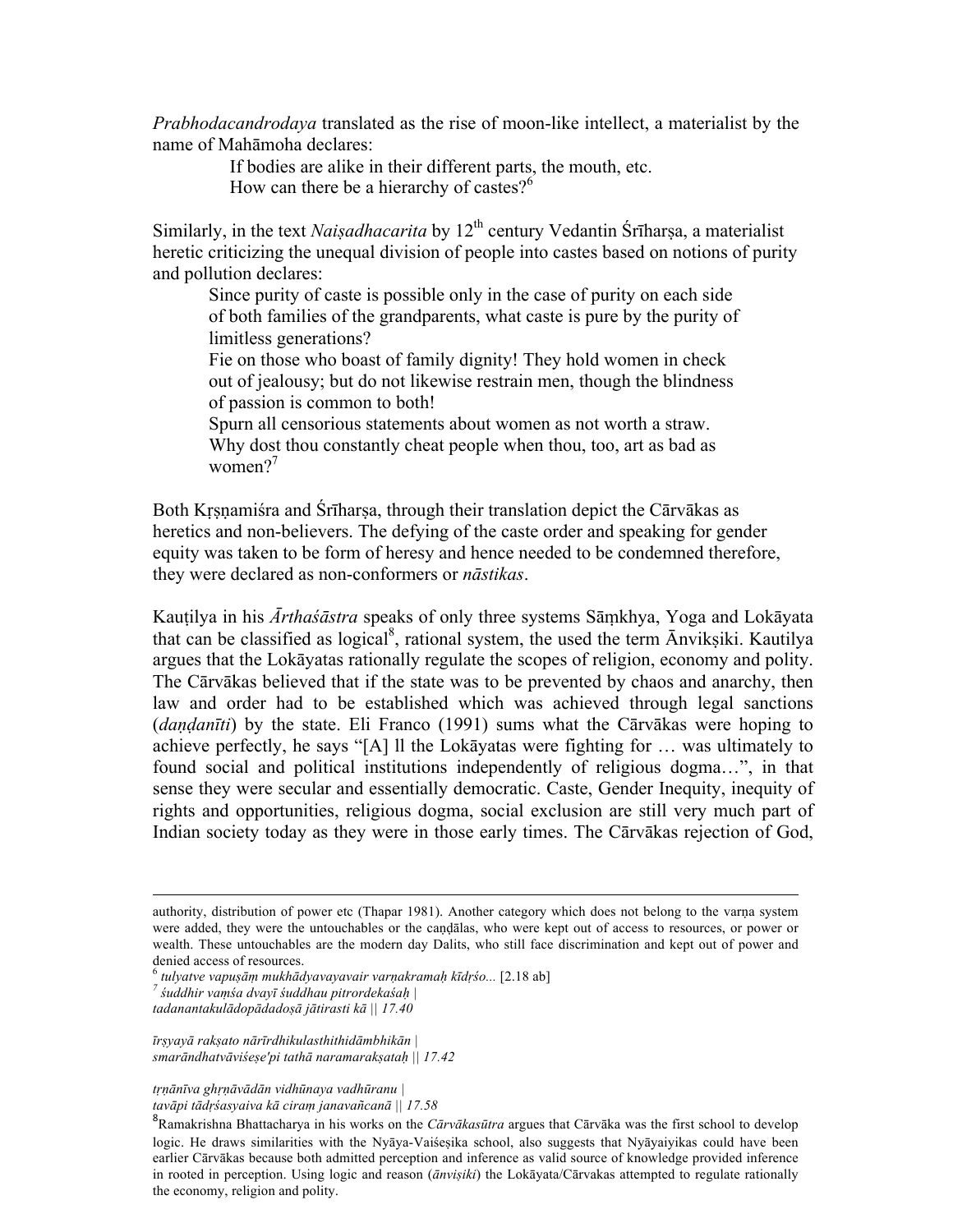authority, karma, afterlife etc created a spiritual void which allowed the space for alternative forms of religious movements to develop such as Buddhism and Jainism.

## **From rational materialism and realism of the Cārvākas towards the secular democratic philosophy of the Buddhists**

We have previously seen how the skeptical, rational, commonsensical attitude of the Cārvākas allowed for other alternative religious movements to appear on the scene. One such religious movement was Buddhism. There is textual evidence of debates between the followers of Cārvāka and the Buddhists in the *Mūla-Sarvāsti-Vāda* of the Nikāya-Vinaya. Epistemologically, Cārvākas and Buddhists are much closer to each other than with others schools because both accept perception and inference as a valid source of knowledge (*pramāṇa*) and disregarded verbal testimony (*śabḍa*) as a valid source (Bhattacharya, 2011). Also metaphysically the concept of *Svabhāva* (self nature, inherent essence), which rejects causation theory and the notion that there are god and evil consequences of moral actions is attributed to the Cārvākas, which was later appropriated, incorporated and reinterpreted by the Buddhists, Vedantins and other major schools. The Buddhists incorporated the same notion of *Svabhāva*, into their teachings to provide justification for their ethical teachings. Earlier, we have seen how the philosophy of Cārvākas have a political dimension which is seen through their critique of social norms, Vedic authority and privileges. In Buddhism, we do see how this further develops into political theory.

A study of the development of Buddhist political theory is significant because there are many regions today in Asia such as South East Asia, East Asia, and South Asia, where Buddhist legal theory is practiced and continues to dominate the everyday life of citizens in those countries. The underlying foundation for Buddhist political theory is the notion of the individual (*puruṣa*) and its relationship to society and the world at large, which is similar to the Western political theory. But the notion of the Individual in the Buddhist context is very different where the individual has an interdependent relation to nature unlike the western conception of an individual as independent of nature. While it's not possible to discuss in detail the various aspects of Buddhist political theory, in the next section I discuss one aspect of the Buddhist legal tradition, which is the procedure of majority voting and consensus for dispute resolution.

## **Majority Voting, Consensus and Dispute Resolution:**

The study of classical Buddhist texts shows how democracy is deeply rooted in Buddhist history. Buddhist political theory are some the oldest in the world, consisting of a large oeuvre of literature which speak about the importance of politics in an individual's life and of active engagement in politics. The Pāli canonical texts *Aggañña Sutta*, the *Cakkavatti-Sīhanāda Sutta*, the *Mahasudassana Sutta*, the beginning of the *Mahāparinibbāna Sutta* are texts which offer a normative commentary on politics and discusses issues related to social class, caste, and distribution of resources. Here, I look at the Vinaya texts which speak of the structure and the governing of the *Saṅgha*. The structure of the *Saṅgha* as first set up by Buddha himself was republican in character, there was no leader of the *saṅgha*, all decisions were made in open meetings, all monks had equal rights to make proposal and vote, the *saṅgha* is considered an the ideal model of social organization (Moore, 2015).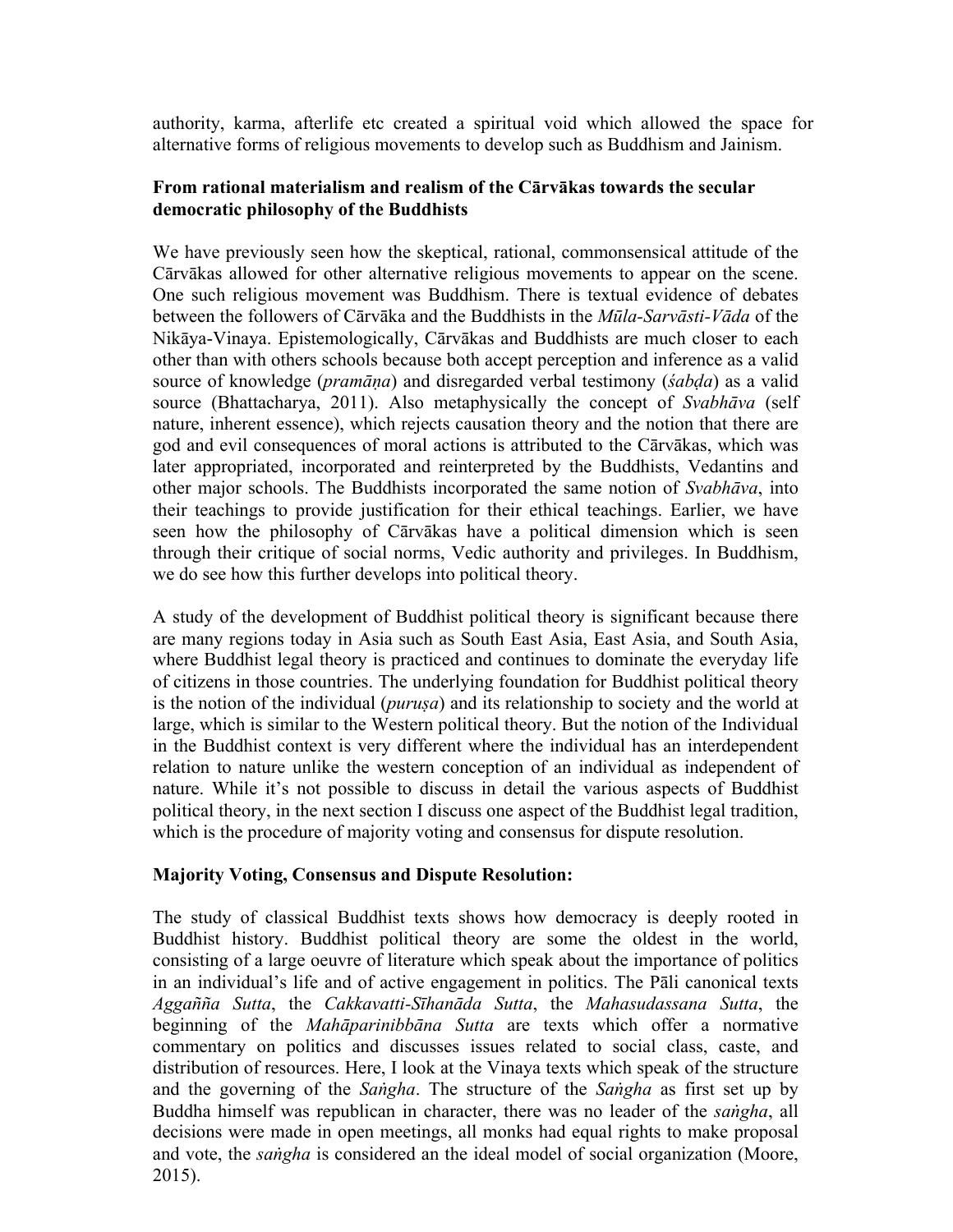The Vinaya texts speak of a highly complex set of procedures to resolve conflicts or disputes arising between members of the monastic community (*saṅgha*). The procedure of majority vote (*yebhuyyāsika*) is a process in which disputing monks come together to settle a dispute within the framework of the Buddhist *Dhamma*. The procedure of majority voting is remarkably similar to the modern democratic process of voting and voting rights. The Buddha describes the will of the majority in the *Majjhimanikāya* (Collection of Middle length discourses) as:

> And what, Ānanda, is the will of the majority (*vebhuyyasikā*)? If those monks, Ānanda, cannot settle that dispute in that dwelling, then they should go to a dwelling where there are many monks. There, they should assemble, all in concord. Having assembled, the guideline of *dharma* is to be threshed out. Having threshed out the guideline of dharma, that dispute is to be settled in accordance with it. Thus, Ānanda, is the will of the majority. And in this way, there is the stilling of various disputes, namely by the will of the majority.<sup>9</sup>

If the monks at a particular residence are unable to resolve disputes, they are asked to seek the assistance of the monks residing elsewhere where they are larger in number. The Will of the Majority was realized through the process of voting. Voting was a way in which the community settled disputes and litigation through the proper application of the norms specified in the Buddhist political texts. Steven Collins, elaborates on the purpose of the Voting procedures, he states that:

[T]exts from the Vinaya provide much evidence to suggest that it is appropriate to speak of the monastic community as in some sense a "democracy,"….The *Vinaya* rules contain provisions for deciding a disputed matter by majority vote (*Yebhuyyasikā*: votes were cast and counted by means of small pieces of wood *salākā*) and by referral to a sub-committee composed of one or more monks (*ubbāhikā*). Such procedural rules, along with the specific directives by the Buddha that there should no individual as his successor, no Buddhist "Pope," do perhaps justify using the term democracy. But the overriding value here is not that such procedures are important in themselves – as, say, a way of guaranteeing individual freedoms – but rather they are a means, resorted to only when necessary, of achieving the goal of harmony and unanimity between monks. […] The ideal form of decision making in the Order is for an elder to propose a resolution three times, and for the members of the community present to indicate agreement by silence<sup>10</sup>. Any such proposal should be clearly in accordance with established rules, and in conformity with the Dhamma, and so able to be approved without discussion, unanimously.

<sup>9</sup> *Tehi ānanda bhikkhūhi sabbeh'eva samaggehi*

*sannipatitabbaṃ sannipatitvā dhammanetti samanumajjitabbā*

*dhammanettiṃ samanumajjitvā yathā tattha sameti tathā taṃ*

*adhikaraṇaṃ vūpasametabbaṃ. Evaṃ kho ānanda*

<sup>&</sup>lt;sup>10</sup> There are two modes of authority in the early Buddhists texts 1. *Ekara<sup>ja</sup>* (sovereign authority/ monarchy) and 2. *gaṇarājya* (authority drawn from an assembly of people similar to a democracy). After the demise of the Buddha, a model of political and social organization was developed which was based on the hierarchical ordering of the assembly where the disputes which arose were settled at various levels in the absence of the Buddha, this assemblage is the *gaṇarājya*. Often there is a tension between these two modes of authority argues Stuart which is found in the early Buddhist texts and the vote of the majority (*Yebhuyyasikā*) was a way of resolving this tension.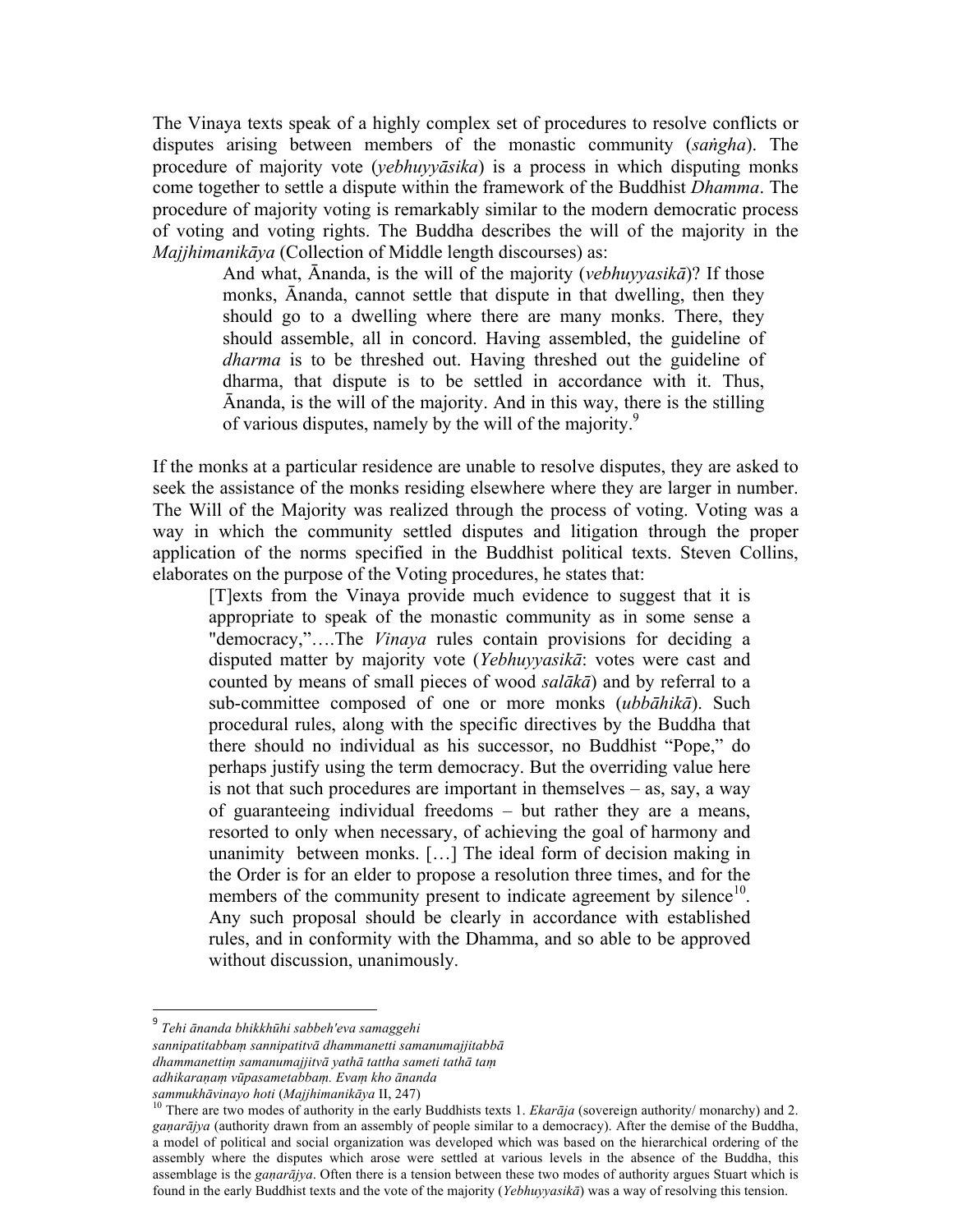A community organizing its affairs by uncoerced vote rather than authoritarian *fiat*, and achieving (in aspiration, at least) a state of unanimous harmony, represents a powerful ideal in modern times; and so it is not surprising to find it so used by modern Buddhists.<sup>11</sup>

From the above passage, it is evident the early Buddhist texts speak of procedural rules and their performative methods which were invoked to resolve disputes among monks and to maintain harmony within the community this was specifically done to prevent schisms within the monastic community. The settlement through majority vote (*Yebhuyyasikā*) is just one process, the others include *sammukhāvinaya* settlement through presence, *sativinaya*/ *sṃrtivinaya* - settlement through memory, *amūlḥavinaya* - settlement by the procedure of regaining one's wits, *paṭiññātakaraṇa*/*pratijñākāraka* - settlement by the procedure of confession/acknowledgement, *tassapāpiyāsikā*/*tatsvabhāvaiṣīya* - settlement by the procedure of particular fault/seeking the nature of the issue, and *tiṇavatthāraka*/*tṛṇaprastāraka* - settlement through the procedure of spreading over the grass<sup>12</sup>. In these early legal texts there is strict adherence to the sovereignty of Buddha and the conformity to the *Dhamma*, the general spirit of these procedural laws to resolve any kind of dispute among the monastic community is in the spirit of democracy and to maintain harmony within the *Saṅgha*. The conflicts were taken as opportunities for public enactment of hierarchical power on one hand, and on the other, of expressing dissent and protest. Buddhist legal procedures evolved in the context of constant tension between monastic centralized authority and the social context in which varied dissenting voices demanded expression. The concept of majority voting, consensus, dispute resolution is similar to the concept of representative democracy practiced today in democratic societies.

# *Conclusions***:**

In summary, this paper can be divided into two parts the first part discusses the role of non-Western philosophical traditions within the larger context of Western philosophy. It argues that Asian traditions although deeply rooted in specific cultures have always addressed problems which are universal in nature. Each of these cultures have contributed towards the overall development of the philosophical thought. If philosophy is about reasoned debate, resolving conflicts, clarification of concepts and in general an expression of a uniquely lived human lives then there is no single origin of philosophy, philosophy developed simultaneously around the same time in different parts of the world. So one needs to move beyond constructed binaries such as East/West, rational/mystical, spiritual/scientific and look for newer ways of doing philosophy which is truly global. The second part of the paper attempts to briefly revisit the non-Vedic, atheist traditions of Indian thought which have been purposefully and consistently neglected by scholars because they defy stereotypical, standardized, homogenous, representation of Indian philosophy. The Śramana traditions, which gave rise to schools like Cārvāka/Lokāyata, Buddhism and Jainism, represents a long history of dissent, rationality, atheism in Indian philosophy. Many of the issues discussed by these schools such as caste distinction, gender inequality, superstition, blind faith, questions of justice, right to vote, freedom etc. are valid even

<sup>11</sup> Collins (1998, 446-47) <sup>12</sup> Refer to Refer to *Rules Of Engagement* – *Medieval Traditions of Buddhist Monastic Regulation*, Eds Susan Andrews, Jinhua Chen, Cuilan Liu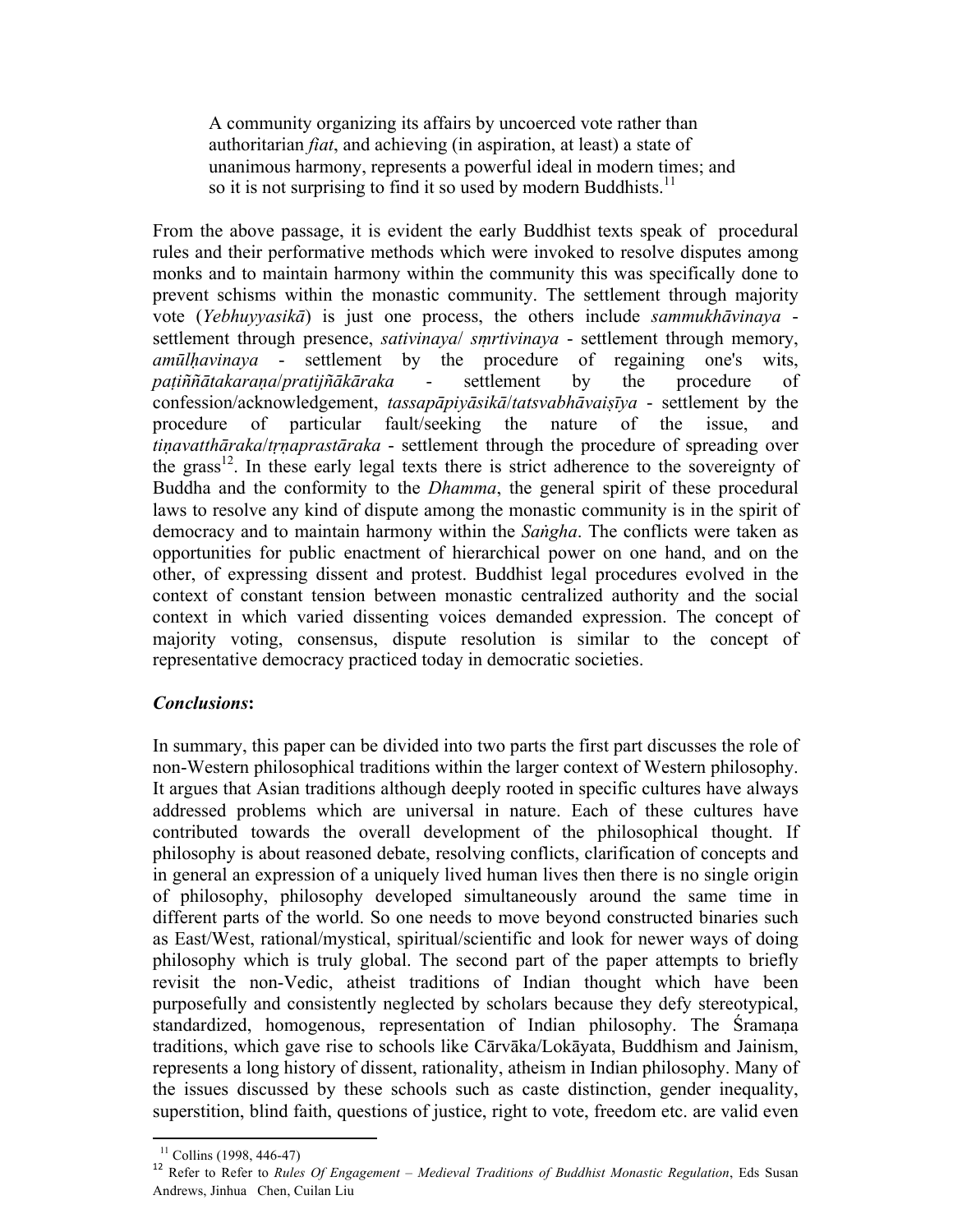today, these issues still plague modern Indian society. In the contemporary period, many social movements, such as the Bhakti movement of the medieval period, the anti-caste movements of the modern period etc can be traced to these early heterodox, heretical traditions and hence, it is important to study Indian philosophy from the perspective of these traditions.

Finally, I would like to argue that globalization is challenging us to rethink the way philosophy is presented and practiced as a discipline. Philosophy is still largely dominated by the sensibilities and imaginations of a few communities whom we collectively refer to as the 'West' that needs to change. There is a need for philosophy to be more inclusive. Non-Western traditions offer alternate ways of thinking, reasoning, sorting out disputes, addressing inequalities, dealing with issues of gender, environmental degradation etc. Philosophy has since its beginnings been global and emancipatory but somewhere it seems to have forgotten its true purpose and restricted itself to the four walls of a philosophy department limited by linguistic, genre, geographic and bureaucratic boundaries. With globalization, the West and the world at large would benefit from the sheer diversity of perspectives, viewpoints and differing imaginations that non-Western intellectual traditions have to offer.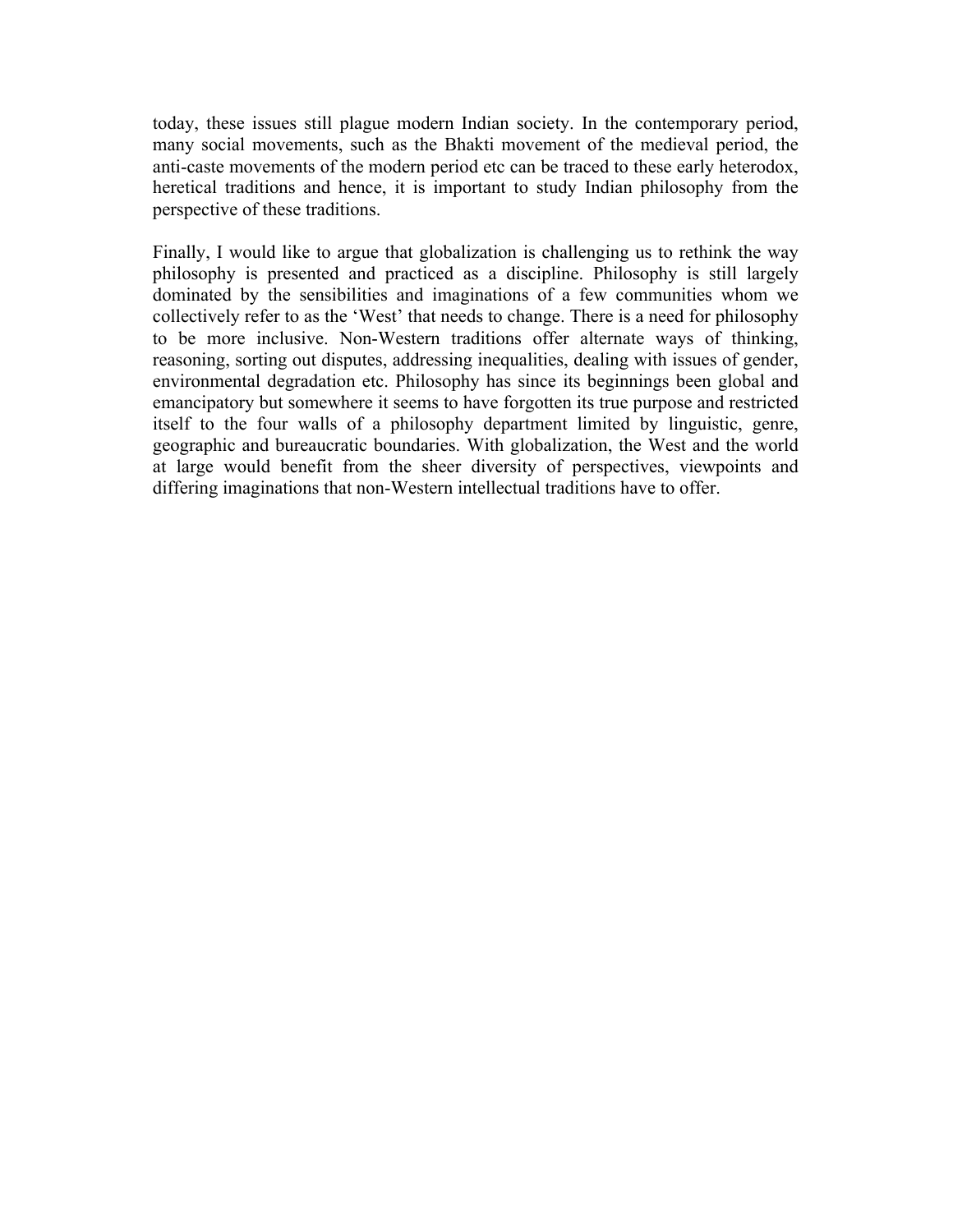### **References**

Balslev, Anindita Niyogi. (1991). *Cultural Otherness: Correspondence with Richard Rorty*. Atlanta, GA: Scholars Press.

Bhattacharya, R (2011). *Studies on the Carvāka/Lokāyata* (Vol. 1). London: Anthem Press

Bhattacharya. R. (2013). Development of materialism in India: The Pre-Cārvākas and the Cārvākas. In *Esercizi Filosofici*, Vol. 8, n.1 (2013), 1-12

Chattopadhyaya, Debiprasad. (1956) *Lokāyata: A Study of Ancient Indian Materialism*. New Delhi: People's Publishing House

Clarke, J.J. (1997). *Oriental Enlightenment: The Encounter between Asian and Western Thought*. London: Routledge.

Collins, Steven. (1998). *Nirvāṇa and Other Buddhists Felicities: Utopias of the Pali imaginaire*. Cambridge: Cambridge University Press (Cambridge Study in Religious Traditions 12).

Davis, T.R. (1936). Ascetics of prehistoric Indian and Indus Civilization. *Journal of Indology*. *14(1), 15-48*.

Franco, E. (1991). "Pāurandarasūtra" in M.A.Dhaky (ed.), *Aspects of Jainology*, Vol. III. Varanasi: Sagarmal Jain P.V. Research Institute.

Gokhale. P. (2015). *Lokāyata/Cārvāka: A Philosophical Enquiry*. New Delhi: Oxford University Press.

Kṛṣṇa Miśra. (1971). *Prabodha Candrodaya*. Ed. trans. Sita Krishna Nambiar. New Delhi: Motilal Banarasidass

Madhava. & Cowell, Edward B. & Gough, A. E. (1908). *The Sarva-darśana-saṃgraha: or, Review of the different systems of Hindu philosophy*. London: Kegan Paul, Trench, Trübner

Moore, M. J. (2015). Political Theory in Canonical Buddhism. *Philosophy East and West*, *65*(1), 36-64.

Rorty, Richard. (1979). *Philosophy and the Mirror of Nature*. Princeton: Princeton University Press.

Rorty, Richard. (2007). *Philosophy as Cultural Politics: Philosophical Papers* (Vol.4). New York: Cambridge University Press.

Śrīharṣa. (1928). *Naiṣadhacarita*. Ed. Sivadatta and V.L.Panshikar. Mumbai: Nirnay Sagar Press. Trans. K.K.Handiqui. (1956). Poona: Deccan College Postgraduate Research Institute